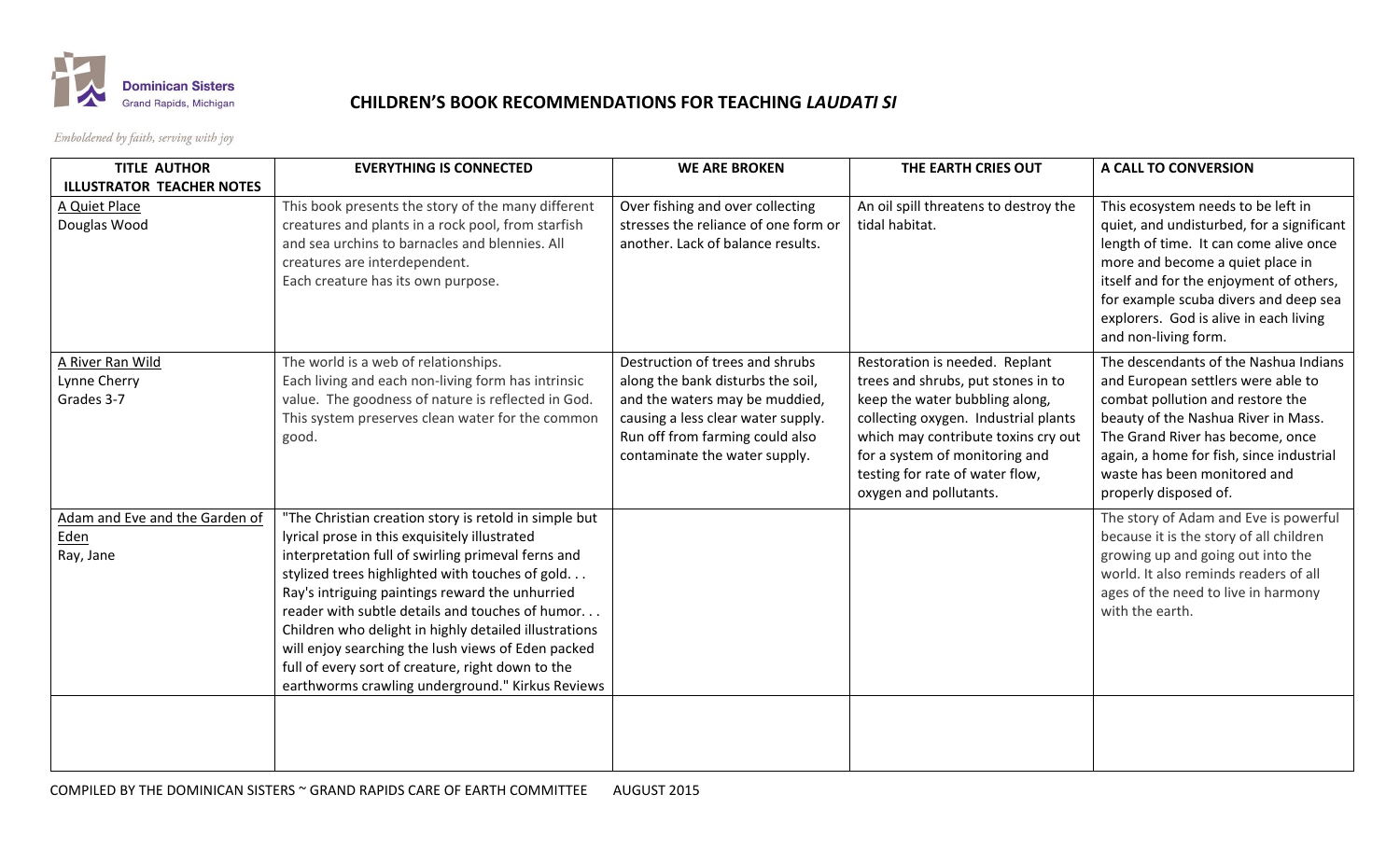| <b>TITLE AUTHOR</b>              | <b>EVERYTHING IS CONNECTED</b>                         | <b>WE ARE BROKEN</b>               | THE EARTH CRIES OUT                   | A CALL TO CONVERSION                   |
|----------------------------------|--------------------------------------------------------|------------------------------------|---------------------------------------|----------------------------------------|
| <b>ILLUSTRATOR TEACHER NOTES</b> |                                                        |                                    |                                       |                                        |
| All Nature Sings: A Spiritual    | Carol Rottman has discovered a sense of place on a     |                                    |                                       |                                        |
| Journey of Place                 | once pristine acreage in Michigan. She and her         |                                    |                                       |                                        |
| Rottman, Carol                   | husband Fritz settled on the edge of Flat Iron Lake    |                                    |                                       |                                        |
|                                  | and let the land take hold of them. Carol's daily      |                                    |                                       |                                        |
| Adult                            | habit of traversing the land became a spiritual        |                                    |                                       |                                        |
|                                  | pilgrimage through seasonal changes in the natural     |                                    |                                       |                                        |
|                                  | world. Fritz recorded images of a constantly           |                                    |                                       |                                        |
|                                  | transforming landscape as he worked to restore         |                                    |                                       |                                        |
|                                  | seventeen acres "Carol Rottman invites us on a         |                                    |                                       |                                        |
|                                  | pilgrimage to the landscape she's come to love.        |                                    |                                       |                                        |
| All the World                    | Celebration of the world and humankind --              |                                    |                                       |                                        |
| Frazee, Maria                    | Following a circle of family and friends though the    |                                    |                                       |                                        |
| Caldicott Award                  | course of a day, this book affirms the importance of   |                                    |                                       |                                        |
|                                  | all things great and small in our world from the       |                                    |                                       |                                        |
| Teacher's guide                  | tiniest shell to warm family connections to the        |                                    |                                       |                                        |
| http://www.lizgartonscanlon.co   | wildest sunset sky.                                    |                                    |                                       |                                        |
| m/PDFS/All%20The%20World%2       |                                                        |                                    |                                       |                                        |
| OTG.pdf                          |                                                        |                                    |                                       |                                        |
|                                  |                                                        |                                    |                                       |                                        |
| Kindergarten-Grade 2             |                                                        |                                    |                                       |                                        |
|                                  |                                                        |                                    |                                       |                                        |
| <b>Blizzard! The Storm That</b>  | Exploration of the co-dependence of human action       |                                    |                                       | Responsibilities we have to one        |
| Changed America                  | and the forces of nature. Compare the experiences      |                                    |                                       | another in relation to nature and      |
| Murphy, Jim                      | of 1889 with present day storm experiences             |                                    |                                       | and its power and need                 |
| Chicken and Cat                  | Cat comes to the big city to stay with best friend,    | How can Chicken make the city a    | Urban setting lacks plants. How can   | We need to create/protect the need     |
| Varone, Sara                     | Chicken. The city is exciting (and there is much to    | brighter, happier place for Cat to | nature thrive in glass and concrete?  | for a green environment in our cities. |
|                                  | do) but after a while, Cat yearns for country with its | live in? What about the city seems | A garden is needed; buy some          | Cat and chicken are happy; become      |
|                                  | trees and bright colors. There are many adventures,    | broken? Materials are not disposed | seeds,                                | better friends in this green           |
|                                  | but Cat remains blue.                                  | of properly.                       | Plant, water; observe growth.         | environment. What can you do to        |
|                                  |                                                        |                                    | Success: the flower is magical; earth | make the earth better? Which           |
|                                  |                                                        |                                    | Is productive.                        | environment would make Jesus           |
|                                  |                                                        |                                    |                                       | happier?                               |
|                                  |                                                        |                                    |                                       |                                        |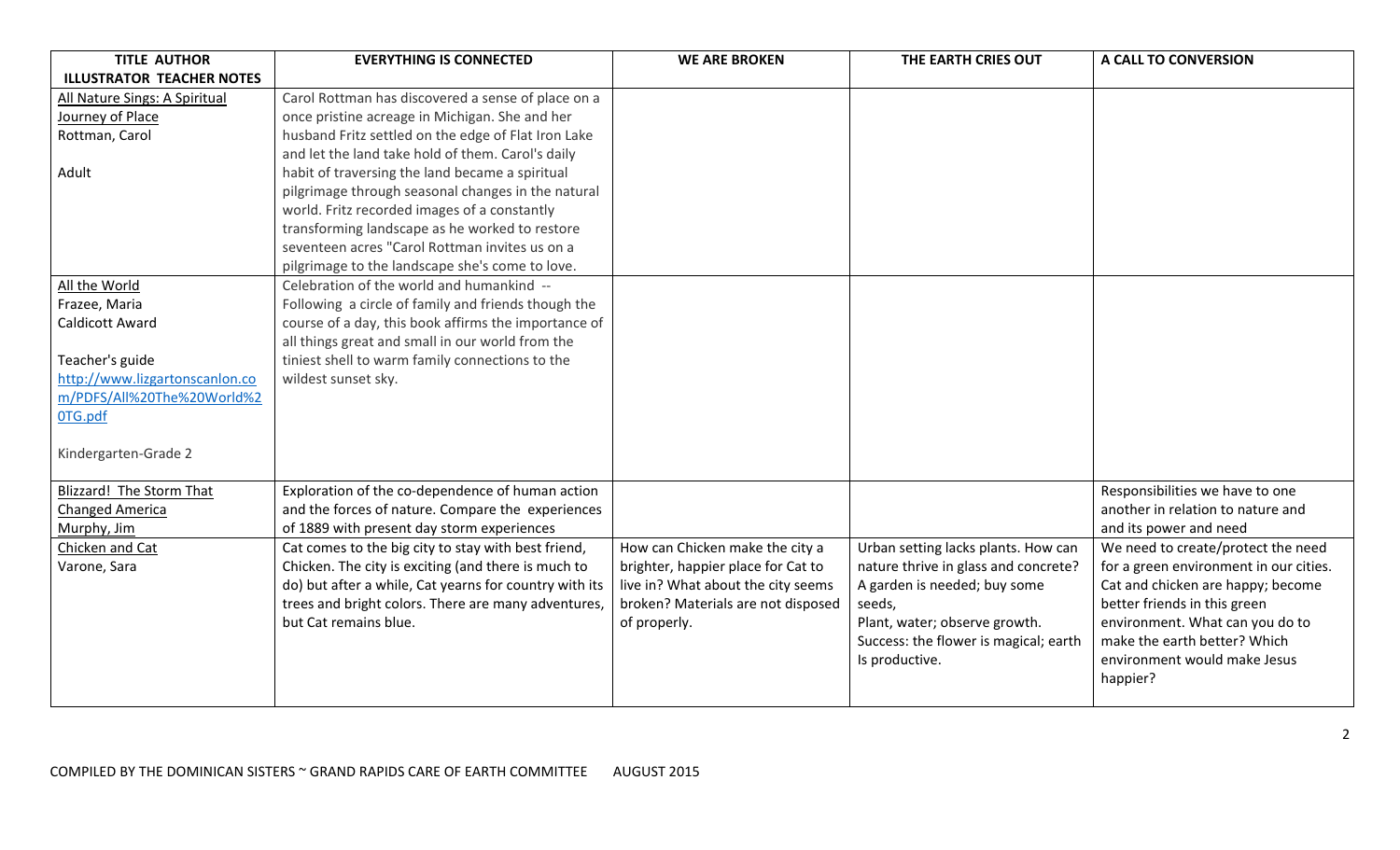| <b>TITLE AUTHOR</b>              | <b>EVERYTHING IS CONNECTED</b>                        | <b>WE ARE BROKEN</b>                  | THE EARTH CRIES OUT                  | A CALL TO CONVERSION                      |
|----------------------------------|-------------------------------------------------------|---------------------------------------|--------------------------------------|-------------------------------------------|
| <b>ILLUSTRATOR TEACHER NOTES</b> |                                                       |                                       |                                      |                                           |
| Circles of Hope                  |                                                       | Young Facile wants to plant a tree    |                                      |                                           |
| Williams, Karen Lynn             |                                                       | in honor of his new baby sister, but  |                                      |                                           |
| Saport, Linda                    |                                                       | he faces many obstacles. The first    |                                      |                                           |
|                                  |                                                       | seed he plants is eaten by a goat,    |                                      |                                           |
| Haitian story                    |                                                       | the second seed is washed away in     |                                      |                                           |
|                                  |                                                       | a storm, and another seed is burnt    |                                      |                                           |
| http://www.karenlynnwilliams.co  |                                                       | by a scrub fire. Will Facile ever be  |                                      |                                           |
| m/files/circles guide.pdf        |                                                       | able to plant a tree that will grow   |                                      |                                           |
|                                  |                                                       | strong for baby Lucia?                |                                      |                                           |
| Dinosaurs to the Rescue          | This unique environmental guide introduces young      | Similar to the main character,        | We must move toward renewable        | There is a special section that           |
| Laurie Brown                     | children to the main problems facing today's world    | Slobosurus, in the story, we are full | energy (165). Environmental          | encourages readers to appreciate and      |
| K-3. An upbeat book that will    | and suggests easy, appealing ways that they can       | of excuses why we can't use less,     | education needs to instill good      | respect the earth's gifts and offers      |
| appeal to a wide range of        | help. Protecting our beautiful planet is a big job.   | use things again and give             | habits, not just information (210).  | ways to try to give something back.       |
| children and adults.             | Every one of us can help.                             | something back to the earth. (We      |                                      | Lesson plans include a St. Francis        |
|                                  |                                                       | are too busy, too tired, it takes     |                                      | Pledge/Loyola Press. We must be           |
|                                  |                                                       | time and the attitude "what           |                                      | humble, not master over (224). We         |
|                                  |                                                       | difference can I make". We are one    |                                      | need one another (I-Thou, not I-it)       |
|                                  |                                                       | family. There is no room for risky    |                                      | (229).                                    |
|                                  |                                                       | instant gratification and             |                                      |                                           |
|                                  |                                                       | selfishness.                          |                                      |                                           |
| Everyone Needs a Rock            | This story tells of how everyone needs to have their  | We must balance "technology with      | The goodness of nature is present in | Hymn of St. Francis (87)                  |
| Tappen, Jan                      | own rock and the ten rules that must be used in       | wonder and quiet time." (111)         | God (234).                           |                                           |
|                                  | finding one's special rock. Nature is God's art (80). | Technology has its place, but we      |                                      |                                           |
|                                  | All living and nonliving things on earth are          | must also take time to connect        |                                      |                                           |
|                                  | connected. We are brothers and sisters of the sun,    | with all living and nonliving things  |                                      |                                           |
|                                  | moon, and stars.                                      | outdoors.                             |                                      |                                           |
| Grandad's Prayers of the Earth   | The comfortable conversations between a boy and       |                                       |                                      | Appreciation of many different prayer     |
| Wood, Douglas                    | his grandfather become the springboard for            |                                       |                                      | styles from contemplation invited by      |
| Lynch, P.J.                      | exploring ideas about prayer in this poignant         |                                       |                                      | the artistry and forms of nature: reality |
|                                  | picture book. On their walks together in the woods,   |                                       |                                      | of sadness and death; room for            |
|                                  | Grandad tells the boy that trees, rocks and streams   |                                       |                                      | emotions to be realized; new life that    |
|                                  | pray, as sure as people do.                           |                                       |                                      | comes when we are able to experience      |
|                                  |                                                       |                                       |                                      | life differently.                         |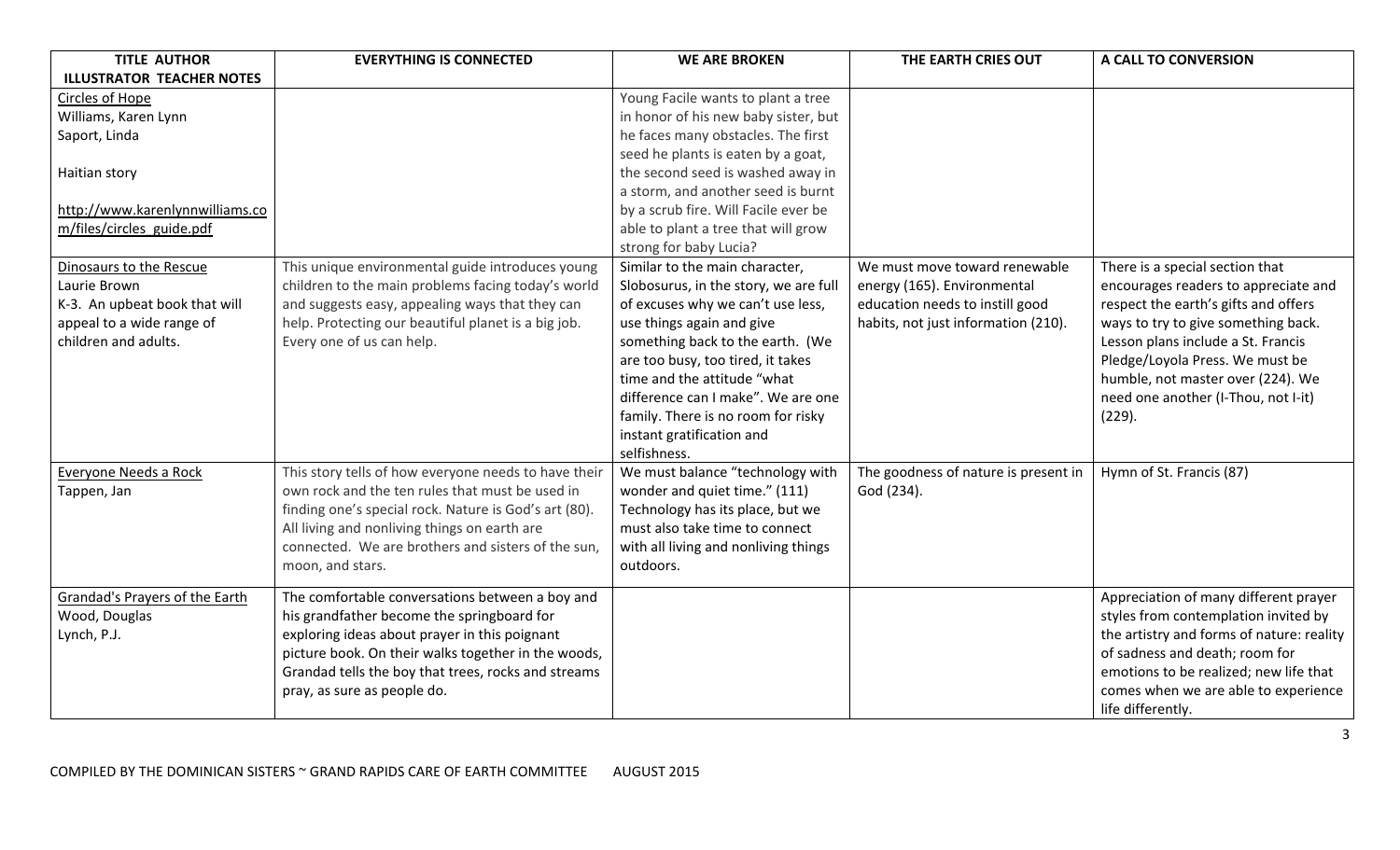| <b>TITLE AUTHOR</b>                                                                                                                                                                                                                                                                            | <b>EVERYTHING IS CONNECTED</b>                                                                                                                                                                                                                                                                                                                | <b>WE ARE BROKEN</b>                                                                                                                                                                                                                                                           | THE EARTH CRIES OUT                                                                                                                                                                                                                                                                                                                                             | A CALL TO CONVERSION                                                                                                                                                                                                                                                                                                                 |
|------------------------------------------------------------------------------------------------------------------------------------------------------------------------------------------------------------------------------------------------------------------------------------------------|-----------------------------------------------------------------------------------------------------------------------------------------------------------------------------------------------------------------------------------------------------------------------------------------------------------------------------------------------|--------------------------------------------------------------------------------------------------------------------------------------------------------------------------------------------------------------------------------------------------------------------------------|-----------------------------------------------------------------------------------------------------------------------------------------------------------------------------------------------------------------------------------------------------------------------------------------------------------------------------------------------------------------|--------------------------------------------------------------------------------------------------------------------------------------------------------------------------------------------------------------------------------------------------------------------------------------------------------------------------------------|
| <b>ILLUSTRATOR TEACHER NOTES</b>                                                                                                                                                                                                                                                               |                                                                                                                                                                                                                                                                                                                                               |                                                                                                                                                                                                                                                                                |                                                                                                                                                                                                                                                                                                                                                                 |                                                                                                                                                                                                                                                                                                                                      |
| Green With N.V.: A Story of<br>Recycling<br>Lori Hastings<br>Grade Level: Ages $5 - 10$<br>Founder of Lori's Voice, a non-<br>profit organization funding<br>children with disabilities with<br>medical needs. Her book is<br>available at the Coopersville<br>Farm Museum (Mich.) for \$10.00 | The playful story of a friendship between green, a<br>coloring crayon and N.V., a plastic milk jug. While<br>green frolics at the playground, she hears a cry<br>from a nearby trash can. She follows her heart to<br>help rescue a new friend. Green convinces N.V. that<br>his life is valuable and does not have to end in the<br>garbage. | Many useful items become trash;<br>things are broken apart, torn or<br>ripped. Materials are also smashed<br>or are ruined with rust. This story<br>teaches young people about the<br>importance of respecting the<br>wholeness of God's creation and<br>the world we live in. | We can work together to creatively<br>reuse and create new products from<br>existing items. Recycling is a<br>valuable service to which we should<br>all have access. By using these<br>services, we can help protect our<br>precious Earth. The milk jug in the<br>story can be recycled into something<br>new and help make it a cleaner and<br>better world. | Recycle means making stuff that would<br>otherwise become trash into useful<br>items: park benches and building<br>materials and even clothes can be<br>made out of recycled soda bottles.<br>Find an outdoor recycled park bench<br>and discuss the many steps it took to<br>change over 1,000 milk jugs to mold<br>one park bench. |
| Henry Hikes To Fitchburg<br>Johnson, D.B<br>An introduction to Henry<br>Thoreau.<br>http://www.houghtonmifflinbooks.com/read<br>ers guides/henry/<br>http://www.henryhikes.com/hikes/hikes.html                                                                                                | Other books in the series affirm Thoreau's<br>connection to Earth as a source of strength and<br>concern. What sites along the way make hiking<br>possible? Which sites make working possible?<br>Which choice involves more connections with the<br>natural world?                                                                           | What disruptions in nature have<br>been made to allow Harry's friend<br>to buy a train ticket? Which<br>disruption has been most<br>destructive of nature?                                                                                                                     | If the earth could cry out, what<br>pains would it experience? What<br>hurts the earth the most? Why?                                                                                                                                                                                                                                                           | Demonstrates the values of simple<br>living. "How we spend our days is, of<br>course, how we spend our lives,"<br>Where is God in each journey: in the<br>hike, in work to buy a ticket; or in each<br>person? Who can help you make your<br>journey on the earth?                                                                   |
| If Kids Ran the World<br>Leo and Diane Dillon<br>Ages 4-9<br><b>Caldecott Medal Award</b>                                                                                                                                                                                                      | Authors present a rainbow of children who lend a<br>helping hand to make our global village a happier<br>place, including building a peaceful world where<br>food, shelter, medicine and education can be had<br>by all. We work together (13). We come together<br>to care for our home (244).                                               | The earth has many problems. But<br>even the smallest things we do<br>make a difference. The poor suffer<br>first and most (47-48). Resources<br>are not infinite. (106).                                                                                                      | There are hungry to be fed, sick to<br>be healed, and homeless to help. If<br>peace begins with a smile, then<br>children are our greatest hope for<br>the future.                                                                                                                                                                                              | Increase renewable energy (26). Jesus<br>ate and drank water (98). Preserve and<br>protect public space and landmarks<br>(151). Use Public transportation (153).<br>All creation is holy: all are sisters and<br>brothers (221), It is easy to be grateful<br>for what we have when we learn how<br>to share.                        |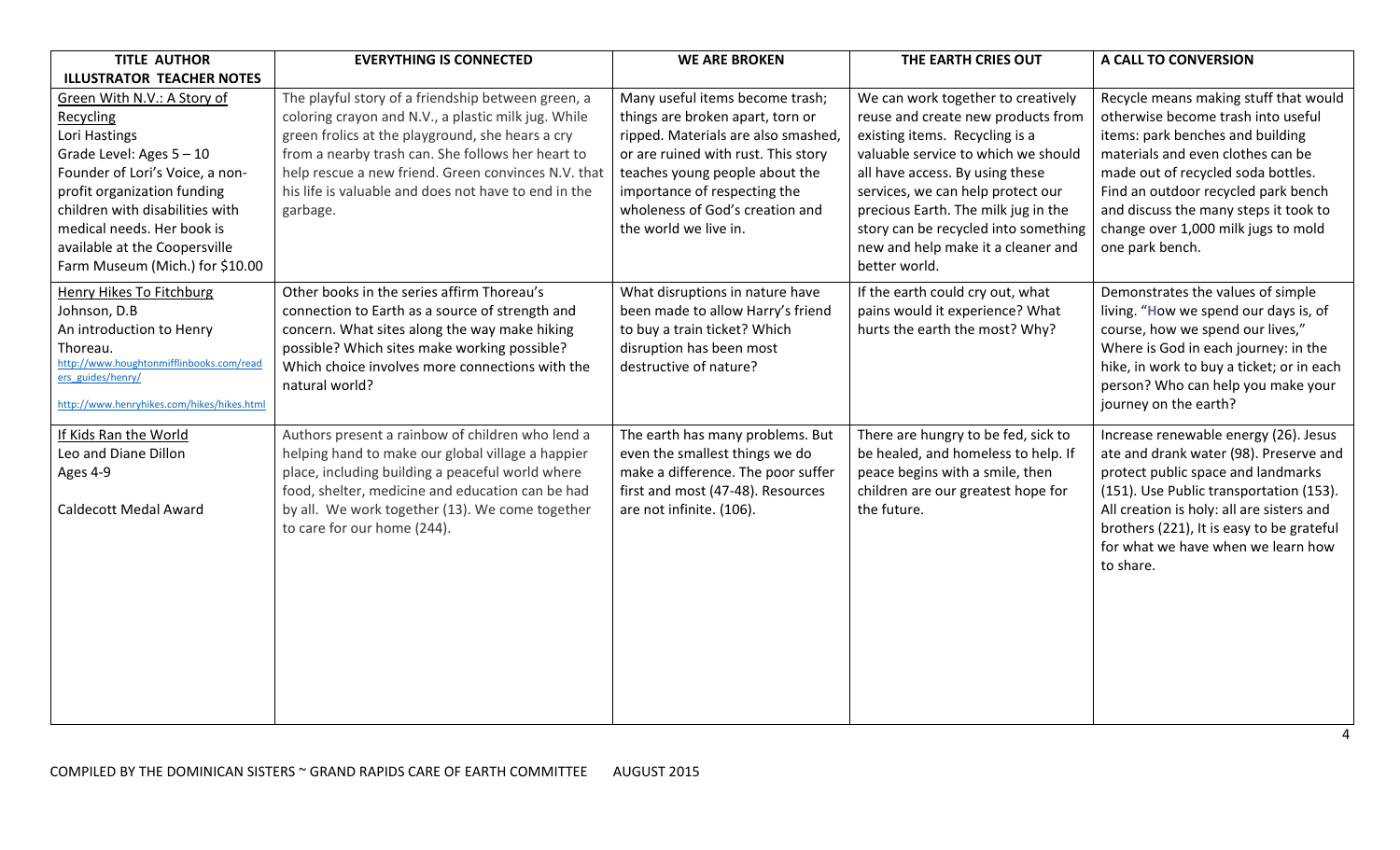| <b>TITLE AUTHOR</b>                                     | <b>EVERYTHING IS CONNECTED</b>                                                                   | <b>WE ARE BROKEN</b>                                               | THE EARTH CRIES OUT                                         | A CALL TO CONVERSION                                                                |
|---------------------------------------------------------|--------------------------------------------------------------------------------------------------|--------------------------------------------------------------------|-------------------------------------------------------------|-------------------------------------------------------------------------------------|
| <b>ILLUSTRATOR TEACHER NOTES</b>                        |                                                                                                  |                                                                    |                                                             |                                                                                     |
| John Muir: My Life With Nature                          | Book is a "way forrich and poor to share the                                                     |                                                                    | Muir describes the destruction of                           | Muir resolves harrowing predicaments                                                |
| Joseph Cornell                                          | beauty of nature.                                                                                |                                                                    | the great Sequoias but adds what                            | in the world by careful attentiveness to                                            |
|                                                         |                                                                                                  |                                                                    | can be done.                                                | nature; he finds true wealth in wild                                                |
| Middle school age to adult                              | Detachment from accumulating wealth is evident                                                   |                                                                    |                                                             | beauty, in public service and in family.                                            |
|                                                         | as is his fascination with the natural world. He                                                 |                                                                    |                                                             | He found nature to be a sign of the                                                 |
|                                                         | found nature to be a sign of the Divine.                                                         |                                                                    |                                                             | Divine. Could provide inspiration for                                               |
|                                                         |                                                                                                  |                                                                    |                                                             | preparing for Confirmation.                                                         |
|                                                         |                                                                                                  |                                                                    |                                                             |                                                                                     |
| Joseph Had a Little Overcoat                            | A fable of Joseph who has an overcoat that he                                                    | The throw away culture is not                                      | We are a throw away culture (20-                            | Living simply brings freedom and                                                    |
| <b>Simms Taback</b>                                     | wears so much it develops holes. Joseph has many                                                 | working (123). Our society has an                                  | 22). Advertisement has made it                              | happiness (223). Don't underestimate                                                |
| Grade level 1-3, ages 5-7.<br>A Caldecott Award winner, | ingenious solutions to worn out clothes. He makes<br>many, many things to wear from his original | obsession with consumerism, with<br>more and more things (203). We | difficult to disconnect between our<br>wants and our needs. | small actions (212). Less is more (222).<br>This book on sustainability illustrates |
|                                                         | overcoat: jacket, vest, tie, and button. Rich and                                                | need to be concerned about                                         |                                                             | ingenious solutions for reusing. We                                                 |
|                                                         | poor have equal dignity (94).                                                                    | consumerism and reduce waste.                                      |                                                             | revisit the 10 <sup>th</sup> Commandment: Be                                        |
|                                                         |                                                                                                  | We practice this by reusing our                                    |                                                             | content with what you have. You can                                                 |
|                                                         |                                                                                                  | personal and household items.                                      |                                                             | always make something out of nothing.                                               |
| Miss Rumphius                                           | Miss Rumphius, as a child, is told to "do something                                              | As Alice travels about the world,                                  | Travel helps Alice grow up. She                             | She returns home and finds a way to                                                 |
| Cooney, Barbara                                         | to make the world more beautiful". The story tells                                               | she sees many places that have                                     | really sees the importance of                               | make space more beautiful. How can                                                  |
|                                                         | how she helped others, encountered new peoples,                                                  | been disrupted and are not as                                      | making the world more beautiful;                            | such activity restore the earth? Do you                                             |
| American Book Reward                                    | and in the end made the world more beautiful with                                                | beautiful as she would have hoped.                                 | she develops a plan.                                        | have a plan? In what ways would Pope                                                |
| www.youtube.com/watch?v=DrjPzbuxLJU                     | flowers.                                                                                         |                                                                    |                                                             | Francis' Encyclical agree?                                                          |
| http://www.philosophyforkids.com/resourc                |                                                                                                  |                                                                    |                                                             |                                                                                     |
| es/miss_rumphius_alissa.shtml                           |                                                                                                  |                                                                    |                                                             |                                                                                     |
| Old Turtle                                              | A uniquely satisfying fable about ecology, peace,                                                |                                                                    |                                                             |                                                                                     |
| Wood, Douglas                                           | and the inter-connectedness of all beings. Few                                                   |                                                                    |                                                             |                                                                                     |
| Chee, Cheng-Khee                                        | books can match the understated, universal power                                                 |                                                                    |                                                             |                                                                                     |
|                                                         | of its hopeful message. The message is mature and                                                |                                                                    |                                                             |                                                                                     |
| Old Turtle (read by Mike Pinder)                        | might need support beyond a simple reading.                                                      |                                                                    |                                                             |                                                                                     |
| www.youtube.com/watch?v=zzT                             |                                                                                                  |                                                                    |                                                             |                                                                                     |
| 6em0Wqcl                                                |                                                                                                  |                                                                    |                                                             |                                                                                     |
|                                                         |                                                                                                  |                                                                    |                                                             |                                                                                     |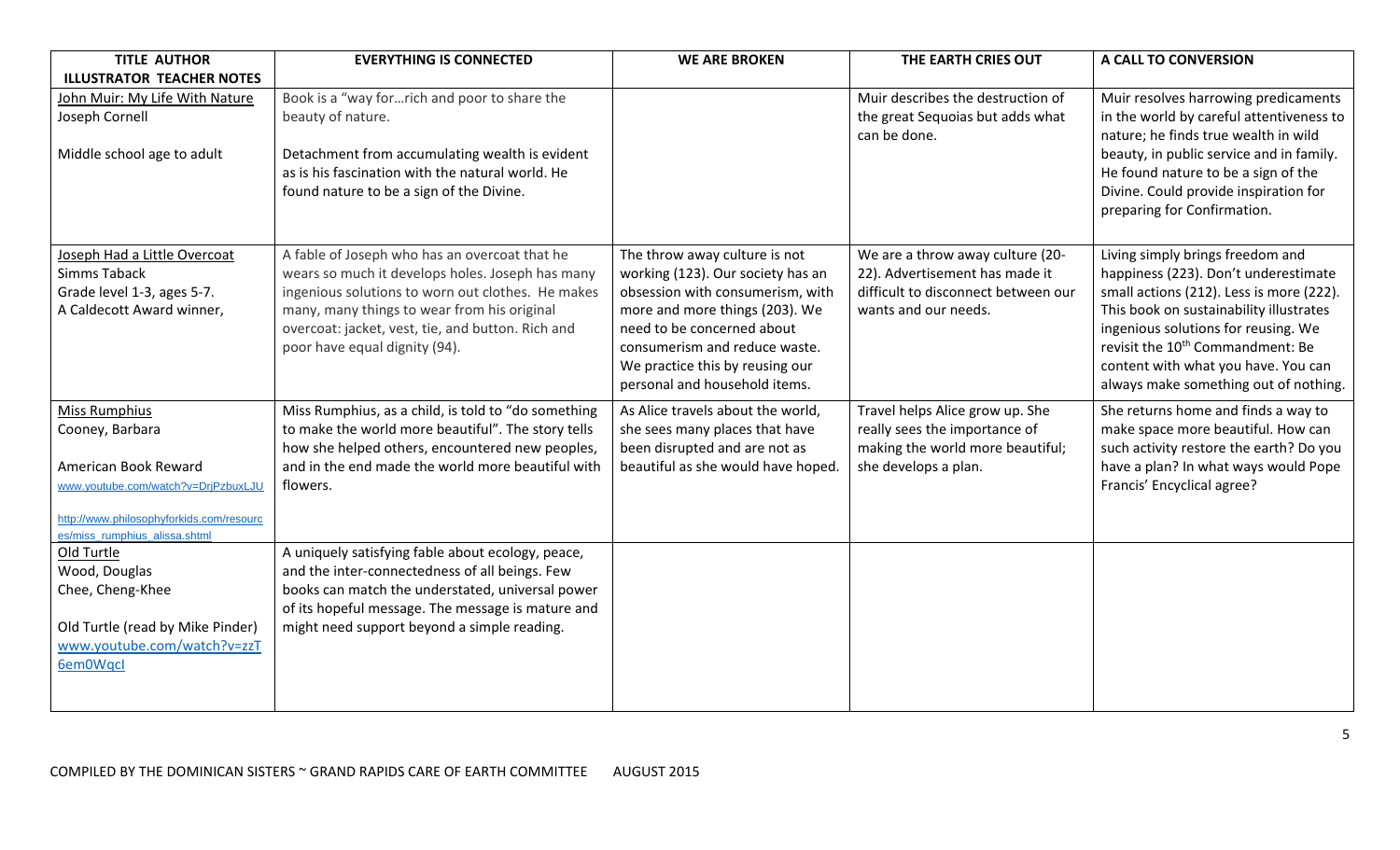| <b>TITLE AUTHOR</b>                | <b>EVERYTHING IS CONNECTED</b>                          | <b>WE ARE BROKEN</b>                 | THE EARTH CRIES OUT | A CALL TO CONVERSION                      |
|------------------------------------|---------------------------------------------------------|--------------------------------------|---------------------|-------------------------------------------|
| <b>ILLUSTRATOR TEACHER NOTES</b>   |                                                         |                                      |                     |                                           |
| Old Turtle and the Broken Truth    | Once in a far away and lovely place, where "every       | In this profoundly moving fable, the |                     | Old Turtle shows the girl the missing     |
| Wood, Douglas, a sequel            | stone was a teacher and every breeze a language,"       | earth and all its creatures are      |                     | part of the Truth, and the Little Girl    |
|                                    | a truth falls from the sky and breaks in half before it | suffering, for the people will not   |                     | returns with it to her people. Then the   |
| A prayer drama                     | lands. There is an argument about God. Is he a wind     | share their Truth, which gives them  |                     | pieces are brought together, and the      |
|                                    | who is never still? Is he a rock that never moves? Is   | happiness and power, with those      |                     | broken Truth is made whole at last:       |
| <b>Teacher Guide</b>               | He high above or here among us? Venerable Old           | who are different from them          |                     | YOU ARE LOVEDAND SO ARE THEY.             |
| http://stpeterstaff.wikispaces.co  | Turtle quietly answered: God is all of these things.    |                                      |                     | Then the people and the earth are         |
| m/search/view/turtle               |                                                         |                                      |                     | healed.                                   |
|                                    |                                                         |                                      |                     |                                           |
| http://uuintergenerational.org/ol  |                                                         |                                      |                     |                                           |
| d turtle.htm                       |                                                         |                                      |                     |                                           |
| Plant a pocket of Prairie          | Beautifully illustrates specific prairie plants         |                                      |                     |                                           |
| Phyllis Root                       | supporting specific pollinators. Shows how changes      |                                      |                     |                                           |
|                                    | in one part of the web of life affects every other      |                                      |                     |                                           |
| Art by Betsy Bowen                 | part. Human effort can benefit the whole system.        |                                      |                     |                                           |
|                                    |                                                         |                                      |                     |                                           |
| Parts are easily used with         |                                                         |                                      |                     |                                           |
| primary, but information makes     |                                                         |                                      |                     |                                           |
| it valuable for middle school, up. |                                                         |                                      |                     |                                           |
| Possum's Harvest Moon              | Celebration of common needs                             | Refusal to celebrate while being     |                     |                                           |
| Hunter, Anne                       |                                                         | concerned about individual needs     |                     |                                           |
|                                    |                                                         |                                      |                     |                                           |
| Saint Francis and Brother Duck     |                                                         |                                      |                     | Details of Francis' life. The role of the |
| A Graphic Novel                    |                                                         |                                      |                     | duck highlights the reality that the      |
| Stoeckl, SFO, Jay                  |                                                         |                                      |                     | decisions he made were not made           |
|                                    |                                                         |                                      |                     | lightly or without conflict both within   |
|                                    |                                                         |                                      |                     | himself as well as from people and        |
|                                    |                                                         |                                      |                     | circumstances around him.                 |
|                                    |                                                         |                                      |                     |                                           |
|                                    |                                                         |                                      |                     |                                           |
|                                    |                                                         |                                      |                     |                                           |
|                                    |                                                         |                                      |                     |                                           |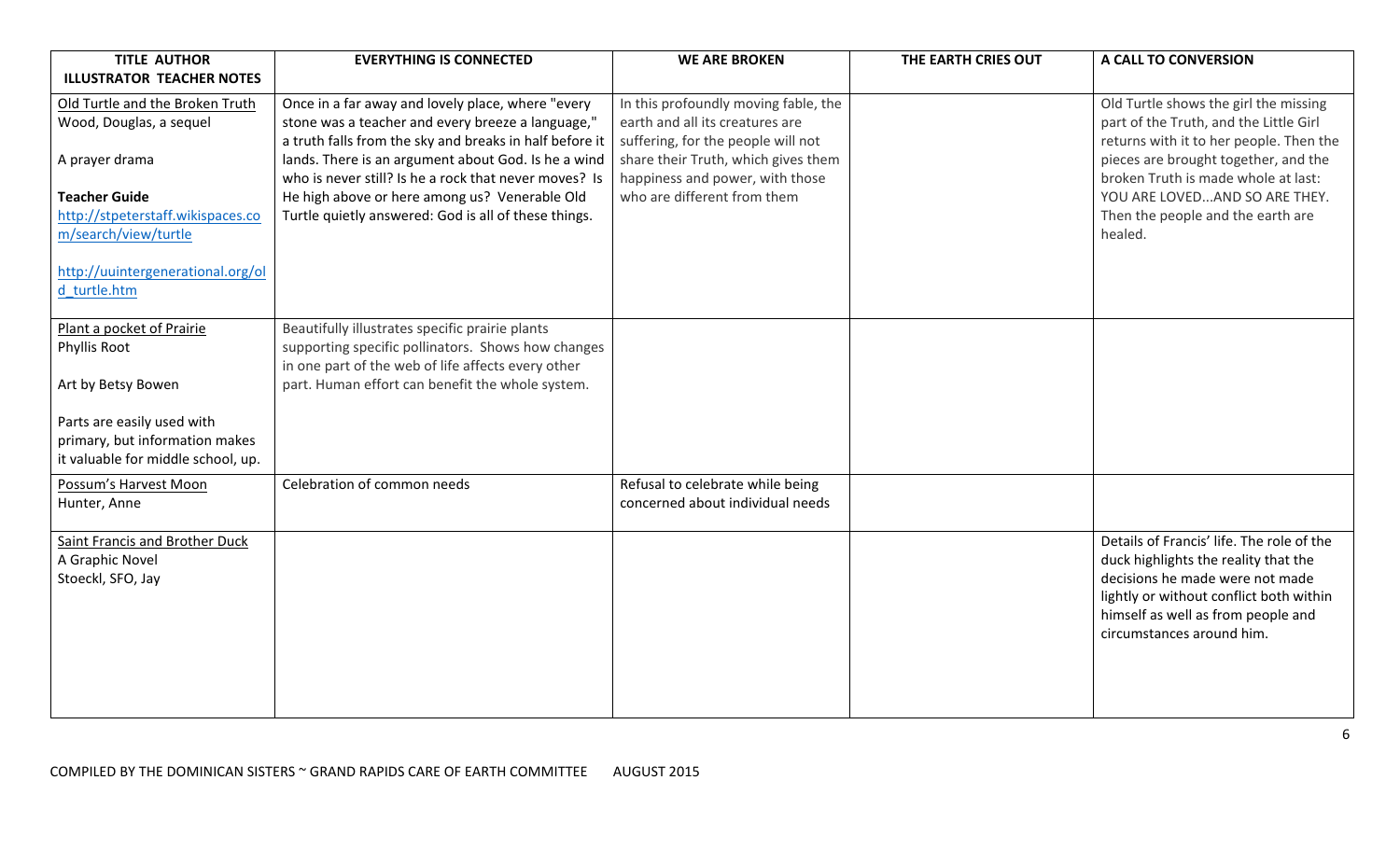| <b>TITLE AUTHOR</b>                                         | <b>EVERYTHING IS CONNECTED</b>                       | <b>WE ARE BROKEN</b>                  | THE EARTH CRIES OUT                 | A CALL TO CONVERSION                     |
|-------------------------------------------------------------|------------------------------------------------------|---------------------------------------|-------------------------------------|------------------------------------------|
| <b>ILLUSTRATOR TEACHER NOTES</b>                            |                                                      |                                       |                                     |                                          |
| Saint Francis of Assisi                                     | St. Francis, the patron saint of animals, is         |                                       |                                     | An excellent book to introduce           |
| Denham, Joyce                                               | particularly remembered for his gentle and caring    |                                       |                                     | children to the life of a godly man      |
| Temporin, Elena                                             | deeds towards his world and those who shared it      |                                       |                                     | whose life of extremes held more         |
|                                                             | with him. His vibrant faith inspired many others to  |                                       |                                     | excitement than anyone unfamiliar        |
|                                                             | follow his example of a life filled with             |                                       |                                     | with it would ever expect. This book     |
|                                                             | consideration.                                       |                                       |                                     | spent very little time on St. Francis'   |
|                                                             |                                                      |                                       |                                     | quiet life of contemplation, but did a   |
|                                                             |                                                      |                                       |                                     | phenomenal job of showing how he         |
|                                                             |                                                      |                                       |                                     | moved from a man focused on wealth       |
|                                                             |                                                      |                                       |                                     | and war to one moved by God to seek      |
|                                                             |                                                      |                                       |                                     | peace and harmony. His joy in the end    |
|                                                             |                                                      |                                       |                                     | practically sparkled off the pages.      |
| Song of Creation                                            | Every element of creations- from the magpie to the   |                                       |                                     |                                          |
| Goble, Paul                                                 | minnow - glorifies God in its own way in this bold   |                                       |                                     |                                          |
|                                                             | and brightly illustrated work. The reader is invited |                                       |                                     |                                          |
| Daniel 2:23 ff Prayer of Azariah                            | to join with the land and the animals in singing     |                                       |                                     |                                          |
| and the Song of the Three Holy                              | praise to God.                                       |                                       |                                     |                                          |
| Children                                                    |                                                      |                                       |                                     |                                          |
|                                                             |                                                      |                                       |                                     |                                          |
| Grades 1-4                                                  |                                                      |                                       |                                     |                                          |
|                                                             |                                                      |                                       |                                     |                                          |
| <b>Catholic Library</b><br>Association, Regina Medal (2006) |                                                      |                                       |                                     |                                          |
| Sooper Yooper                                               | All creation works together. Each creature has its   | Billy Cooper (our hero) chases        | Invasive species disturb the food   | It is imperative that we leave an        |
| Mark Newman                                                 | own purpose (Niche). Ecology is the relationship of  | down the source of zebra mussels,     | chain in this ecosystem. They       | inhabitable plant for future             |
|                                                             | living organisms and the environment. Everything is  | sea lamprey, mud snails, bloody       | threaten the very existence of some | generations. Environmental education     |
| Upper Elementary, grades 3-8                                | connected. We come together to care for our          | red shrimp, Asian carp and other      | species by over feeding. All native | needs to instill good habits, not just   |
|                                                             | home. Like the Trinity, the world is a web of        | Great Lake's invasive species. He     | species should be protected. Action | information. Much can be done at the     |
|                                                             | relationships.                                       | points out the dangers of ballast     | should be immediate. This           | local level. Every individual can make a |
|                                                             |                                                      | water from interoceanic freighters    | northernmost portion of the Great   | difference. Catechetical Theme: Jesus    |
|                                                             |                                                      | that regularly visit the Great Lakes. | Lakes represents 21% of the world's | fishing the Sea of Galilee w/Apostles.   |
|                                                             |                                                      |                                       | fresh water supply                  |                                          |
|                                                             |                                                      |                                       |                                     |                                          |
|                                                             |                                                      |                                       |                                     |                                          |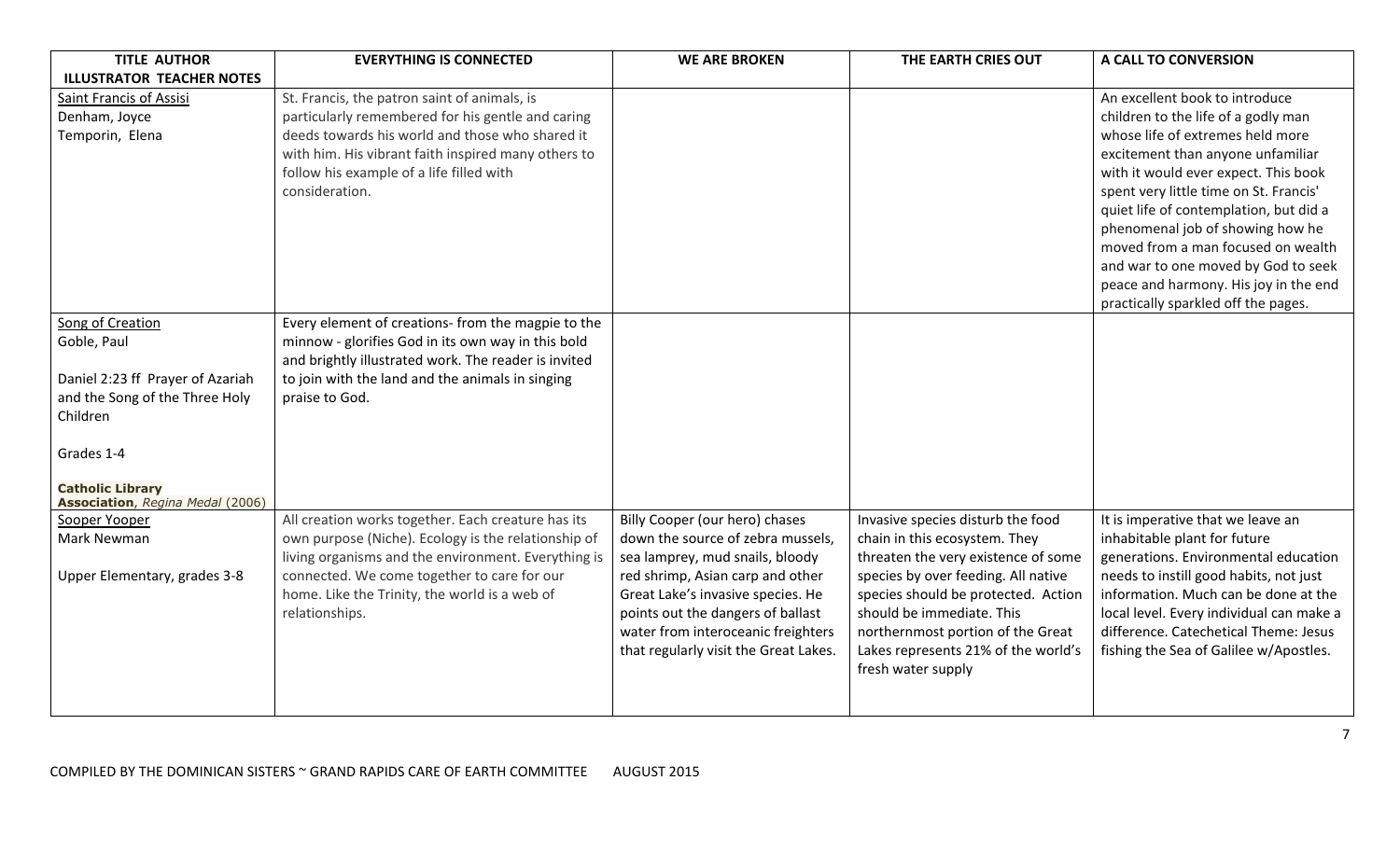| <b>TITLE AUTHOR</b>              | <b>EVERYTHING IS CONNECTED</b>                                        | <b>WE ARE BROKEN</b>                                                        | THE EARTH CRIES OUT                   | A CALL TO CONVERSION                  |
|----------------------------------|-----------------------------------------------------------------------|-----------------------------------------------------------------------------|---------------------------------------|---------------------------------------|
| <b>ILLUSTRATOR TEACHER NOTES</b> |                                                                       |                                                                             |                                       |                                       |
| St. Francis                      | He loved all God's creatures and called them his                      |                                                                             |                                       | This is the story of a rich man's son |
| Wildsmith, Brian                 | sisters and brothers                                                  |                                                                             |                                       | who gave up his wealth and lived and  |
|                                  |                                                                       |                                                                             |                                       | worked among the poor.                |
|                                  |                                                                       |                                                                             |                                       |                                       |
| Strega Nona's Harvest            | A beautiful story of precise and wholehearted                         | How does Strega Nona plant her                                              | What vegetables grow? Is one          | What type of conversation should take |
| De Paola, Tomie                  | garden planning, planting and harvesting. Strega                      | garden? How does Anthony plant                                              | garden better than the other? Why     | place between Strega Nona and         |
|                                  | Nona is perfect in this manner. However, Big                          | his garden? Both are good; how are                                          | is there a difference in each garden? | Anthony to make any kind of change    |
| http://www.bestbeginningsalask   | Anthony has a nagging sense he wants to plant his                     | they different? Anthony's harvest is                                        | Which do the townspeople prefer?      | happen? Is there a prayer you could   |
| a.org/imagination-library/books- | own garden, in haste. any                                             | gorgeous. Why is Strega able to                                             | Why? This is a creative way to        | say to make the people more           |
| book-activities/strega-nonas-    |                                                                       | donate many mysterious                                                      | connect children to love nature and   | agreeable?                            |
| harvest                          |                                                                       | vegetables?                                                                 | gardening.                            |                                       |
| Thank You, God                   | This bright, lyrical book offers readers of all ages                  |                                                                             |                                       |                                       |
| Wigger, J. Bradley               | and backgrounds the perfect chance to reflect on                      |                                                                             |                                       |                                       |
| Jago (Illustrator)               | all the things that they have to be grateful for.                     |                                                                             |                                       |                                       |
|                                  | Thank You, God is a celebration of family and                         |                                                                             |                                       |                                       |
| https://www.youtube.com/watc     | friends, of homes and food to share, and of the                       |                                                                             |                                       |                                       |
| h?v=FdsI8KixpDw                  | wonder of creation from the first light of day to the                 |                                                                             |                                       |                                       |
|                                  | calm, peaceful night.                                                 |                                                                             |                                       |                                       |
| That's Why We Don't Eat          |                                                                       | The concern about the abuse of                                              |                                       | How are we called to be stewards of   |
| Animals                          |                                                                       | animals and the destructive nature                                          |                                       | creation? Need for discussion on the  |
| Roth, Ruby                       |                                                                       | of factory farms is a good study.                                           |                                       | difference of stewardship and         |
|                                  |                                                                       | That becoming a vegan is a                                                  |                                       | domination.                           |
| Action ideas at end of book      |                                                                       | necessary response is debatable.                                            |                                       |                                       |
| The Blessing of the Beasts       | A cathedral plans to celebrate all creatures to<br>honor St. Francis. | A skunk, named for St. Martin de                                            |                                       |                                       |
| Pochocki, Ethel<br>Moser, Barry  |                                                                       | Porres, and a cockroach, named for<br>St. Francis of Assisi, wonder if they |                                       |                                       |
|                                  | Good for parishes with blessings of the Animals.                      | would be welcomed to the                                                    |                                       |                                       |
| Utube on ceremony at St. John    |                                                                       | celebration. They will be outcasts,                                         |                                       |                                       |
| the Divine                       |                                                                       | but realize "there's more to life                                           |                                       |                                       |
| https://www.youtube.com/watc     |                                                                       | than garbage,"                                                              |                                       |                                       |
| h?v=BpBmrvWnzv8                  |                                                                       |                                                                             |                                       |                                       |
|                                  |                                                                       |                                                                             |                                       |                                       |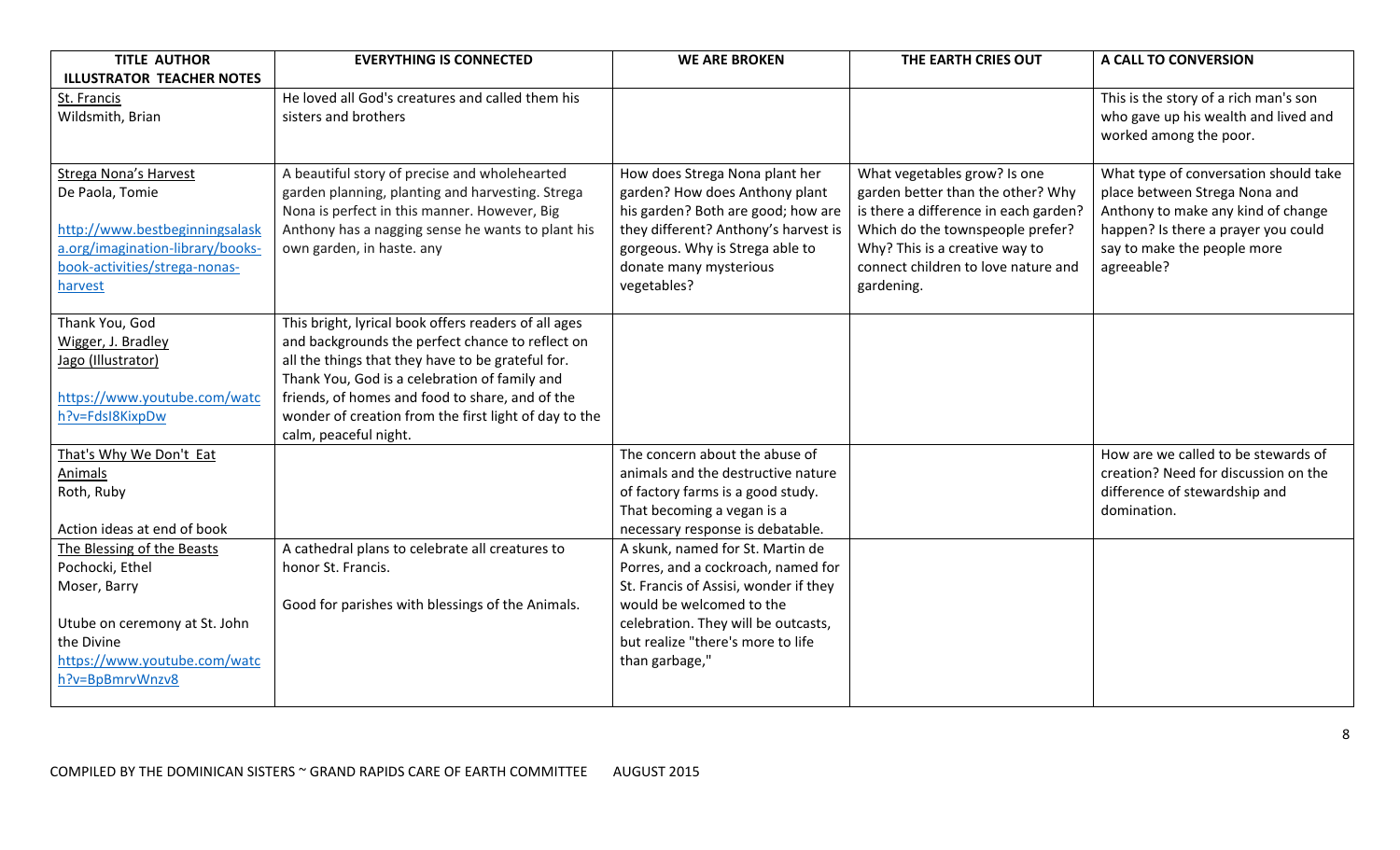| <b>TITLE AUTHOR</b>                                                                                                                                                                                                 | <b>EVERYTHING IS CONNECTED</b>                                                                                                                                                                        | <b>WE ARE BROKEN</b>                                                                                                                                                                                                                                                                                                                     | THE EARTH CRIES OUT                                                                                                                                                                                                        | A CALL TO CONVERSION                                                                                                                                                                                                                                     |
|---------------------------------------------------------------------------------------------------------------------------------------------------------------------------------------------------------------------|-------------------------------------------------------------------------------------------------------------------------------------------------------------------------------------------------------|------------------------------------------------------------------------------------------------------------------------------------------------------------------------------------------------------------------------------------------------------------------------------------------------------------------------------------------|----------------------------------------------------------------------------------------------------------------------------------------------------------------------------------------------------------------------------|----------------------------------------------------------------------------------------------------------------------------------------------------------------------------------------------------------------------------------------------------------|
| <b>ILLUSTRATOR TEACHER NOTES</b><br>The Down to Earth Guide to<br><b>Global Warming</b><br>David, Laurie and Gordon,<br>Cambria<br>Resources and activities<br>http://www.scholastic.com/downtoearth/che<br>cklist/ | The authors introduce the negative effects of global<br>warning by first showing the positive relationships<br>that need to be protected.                                                             | This essential guide will help you<br>understand why global warming<br>happens, how it affects the planet,<br>and the simple steps you can take<br>to get involved in protecting the<br>environment                                                                                                                                      |                                                                                                                                                                                                                            |                                                                                                                                                                                                                                                          |
| The Lorax<br>Dr. Seuss<br>Resources, activities at<br>http://www.seussville.com/Educ<br>ators/lorax classroom/educatorl<br>orax_discuss.php                                                                         |                                                                                                                                                                                                       | If used with older students, the<br>book should be evaluated in terms<br>of systems of economic<br>organization to move beyond the<br>primary concept of one person's<br>greed and one hero's rescue.                                                                                                                                    | The Lorax speaks for the trees.<br>A cautionary tale of greed and<br>destruction as the Lorax tries to save<br>the Truffula Forest and its<br>inhabitants from disaster at the<br>hands of an insatiable factory<br>owner. | Use of natural resources needs to<br>be aware of the balance of nature -<br>the web of life                                                                                                                                                              |
| The Michigan Counting Book<br>Kathy-jo Wargin (Michigan<br>author)<br>Preschool - grade 2                                                                                                                           | Each creature has its own purpose (84).<br>Michigan is a state with a wide variety of<br>biodiversity. It is the home of many plants and<br>animals. Each has its niche and place in the food<br>web. | Any given place can be a setting for<br>a dignified life (147-148). The book<br>portrays the different species that<br>are native to Michigan and also lists<br>the endangered species (Kirtland<br>Warbler, Karner Blue Butterfly,<br>Gray wolf, Piping Plover), and the<br>threatened species (dwarf Lake Iris<br>and the Bald Eagle). | Noah's Ark (70)                                                                                                                                                                                                            | Nature is a constant source of wonder<br>and awe (Spirituality, beauty/art) (85).<br>Hymn of St. Francis (87). All creation is<br>holy; all are sisters and brothers (221).<br>Catechetical Theme/Care for the Earth<br>Values: Praise and Thankfulness. |
| The Rockpool<br>Bellamy, David                                                                                                                                                                                      | This is the story of the many different creatures and<br>plants in a rock pool, from starfish and sea urchins<br>to barnacles and blennies. Each creature has its                                     | An oil spill at sea washes ashore<br>and destroys their home. This book<br>emphasizes the concepts of                                                                                                                                                                                                                                    | An oil spill threatens to destroy<br>habitats. What can prevent that<br>destruction?                                                                                                                                       | Many workers and volunteers help<br>clean up the oil in the water and care<br>for affected animals. Catechetical                                                                                                                                         |
| Grade level: 2-7<br>Part of the OUR CHANGING<br><b>WORLD</b> series.                                                                                                                                                | own purpose. (84). All creatures are<br>interdependent (86).                                                                                                                                          | community, interdependence, and<br>food chain.                                                                                                                                                                                                                                                                                           |                                                                                                                                                                                                                            | theme: 5 <sup>th</sup> Commandment: Care and<br>concern for God's creation; Baptism;<br>We are keepers of the earth.                                                                                                                                     |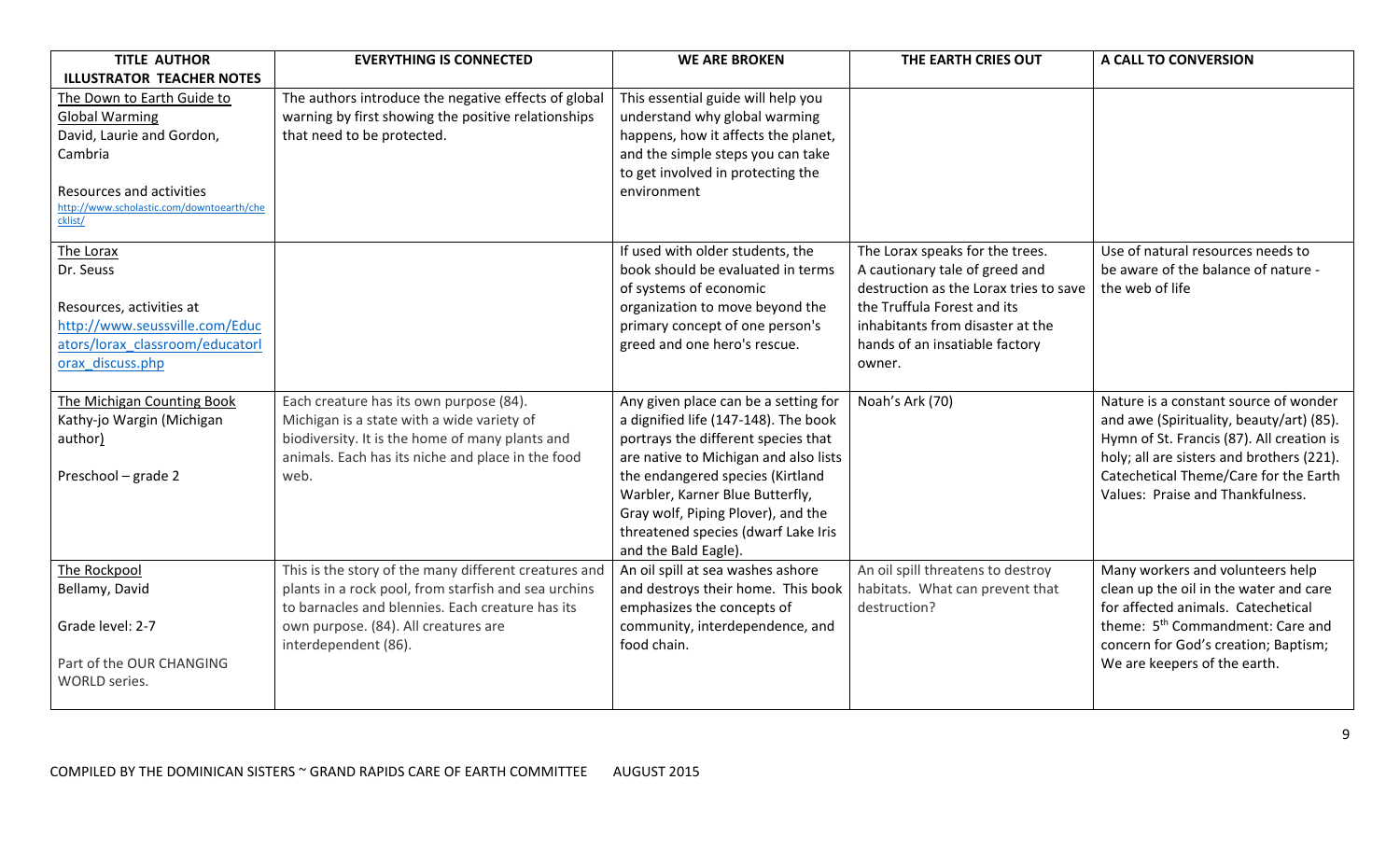| <b>TITLE AUTHOR</b>              | <b>EVERYTHING IS CONNECTED</b>                        | <b>WE ARE BROKEN</b>                | THE EARTH CRIES OUT | A CALL TO CONVERSION |
|----------------------------------|-------------------------------------------------------|-------------------------------------|---------------------|----------------------|
| <b>ILLUSTRATOR TEACHER NOTES</b> |                                                       |                                     |                     |                      |
| The Song of Francis and the      | With lilting verse and playful imagery, Pat Mora      | A piece of the story of the Wolf of |                     |                      |
| <b>Animals</b>                   | celebrates the tender relationship between the        | Gubbio is presented.                |                     |                      |
| Mora, Pat                        | beloved saint, and the animals he loved. Woodcut      |                                     |                     |                      |
| Frampton, David                  | artist David Frampton captures the exuberant          |                                     |                     |                      |
|                                  | songs of Francis and the animals that underscore      |                                     |                     |                      |
|                                  | the harmony between humans and the natural            |                                     |                     |                      |
|                                  | world. Inspired by Saint Francis's own reverence,     |                                     |                     |                      |
|                                  | and love for animals, this book will encourage        |                                     |                     |                      |
|                                  | readers young and old to join in with the clucks of   |                                     |                     |                      |
|                                  | the chickens, the whirring of the cicadas, and the    |                                     |                     |                      |
|                                  | songs of the nightingale.                             |                                     |                     |                      |
| To Everything there Is a Season  | With sunny watercolors, Daly interprets the familiar  | Ecclesiastes invokes discussions    |                     |                      |
| Daly, Jude                       | words of Ecclesiastes. A small farm by the sea        | about brokenness both natural and   |                     |                      |
|                                  | provides an evocative setting for the life cycles of  | destructive.                        |                     |                      |
| Ecclesiastes 31-8                | the natural world and of a family. As the simple text |                                     |                     |                      |
|                                  | reads "A time to be born," a pregnant woman rests     |                                     |                     |                      |
| Illustrations rooted in South    | outside the farmhouse while the Father works on       |                                     |                     |                      |
| <b>African</b> motifs            | his fishing net and their daughter plays with a doll. |                                     |                     |                      |
|                                  | Above the words "and a time to die," readers see      |                                     |                     |                      |
|                                  | only the boots of an old-woman neighbor outside       |                                     |                     |                      |
|                                  | of her darkened, shuttered hut. As time passes and    |                                     |                     |                      |
|                                  | seasons change, so does the family change and         |                                     |                     |                      |
|                                  | grow with its surroundings.                           |                                     |                     |                      |
|                                  |                                                       |                                     |                     |                      |
|                                  |                                                       |                                     |                     |                      |
|                                  |                                                       |                                     |                     |                      |
|                                  |                                                       |                                     |                     |                      |
|                                  |                                                       |                                     |                     |                      |
|                                  |                                                       |                                     |                     |                      |
|                                  |                                                       |                                     |                     |                      |
|                                  |                                                       |                                     |                     |                      |
|                                  |                                                       |                                     |                     |                      |
|                                  |                                                       |                                     |                     |                      |
|                                  |                                                       |                                     |                     |                      |